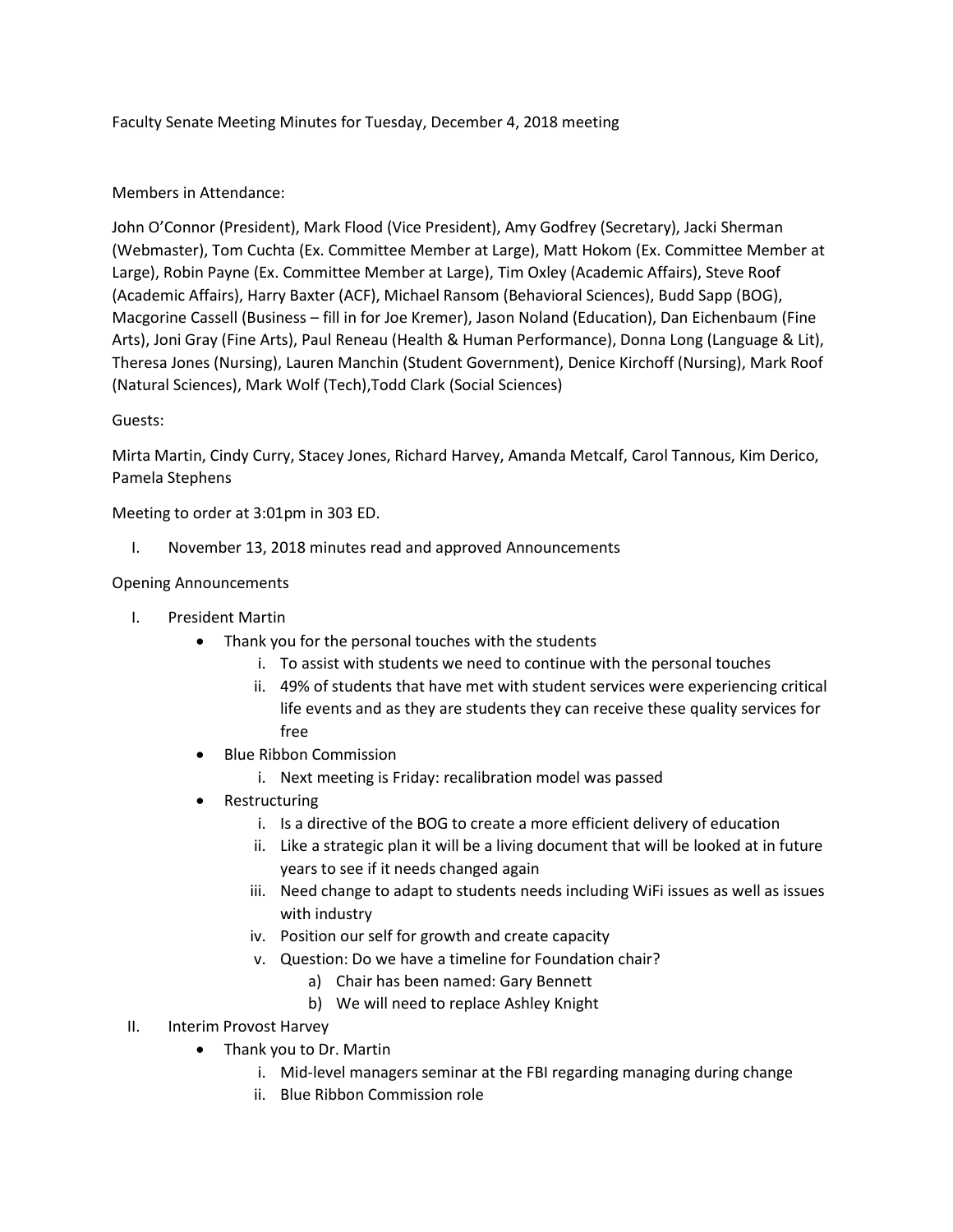- iii. Pierpont:
	- a) President Martin:
		- a. Pierpont will be out of student banner by December  $31<sup>st</sup>$  and out of banner completely by June 30<sup>th</sup>
		- b. Pierpont will be vacating two facilities on our campus by June 30<sup>th</sup>; December 2019 they will have vacated except for culinary and early childhood center
	- b) Dr. Harvey
		- a. I am the point person for Pierpont. If you see/hear/experience any issues please notify me.
- iv. Question: is there an update from the restructuring Taskforces?
	- a) Dr. Oxley: no further update at this time
	- b) Dr. Harrison: taskforce is done for the term and will have recommendations in January
- v. Question: The aviation technology program, where is it housed?
	- a) The program reports directly to the Provost at this time.
		- b) It has grown from one plane to 5.
		- c) Question: Who paid for the planes?
			- a. We did
		- d) At what point is this program a cash cow?
			- a. We make money every time a plane is in the air.
		- e) Do we have that many students?
			- a. It is at capacity.
- vi. Question: Is there a policy for recording in a classroom?
	- a) Outside of the recording for student services I do not believe that there is one.
	- b) Note that many classrooms use lecture capture technology now.
	- c) Students sign a release in their application.
		- a. Question: is there a place to see who has signed off on having their picture taken?
			- i. All students sign this waiver in their application.
			- ii. Note: for individuals on campus under the age of 18 must have parents sign waiver/photo release
	- d) Discussion:
		- a. It is intellectual property.
		- b. 2005 copy write policy needs to be updated
			- i. Faculty handbook ad hoc committee should look into this issue
			- ii. May need to look at state code to begin
- III. VP for Institutional Effectiveness and Strategic Operations Stacey Jones
	- Question: What is the purpose of the workload meetings?
		- i. The team has visited every department and school to assess the resources to include more than just credit hours.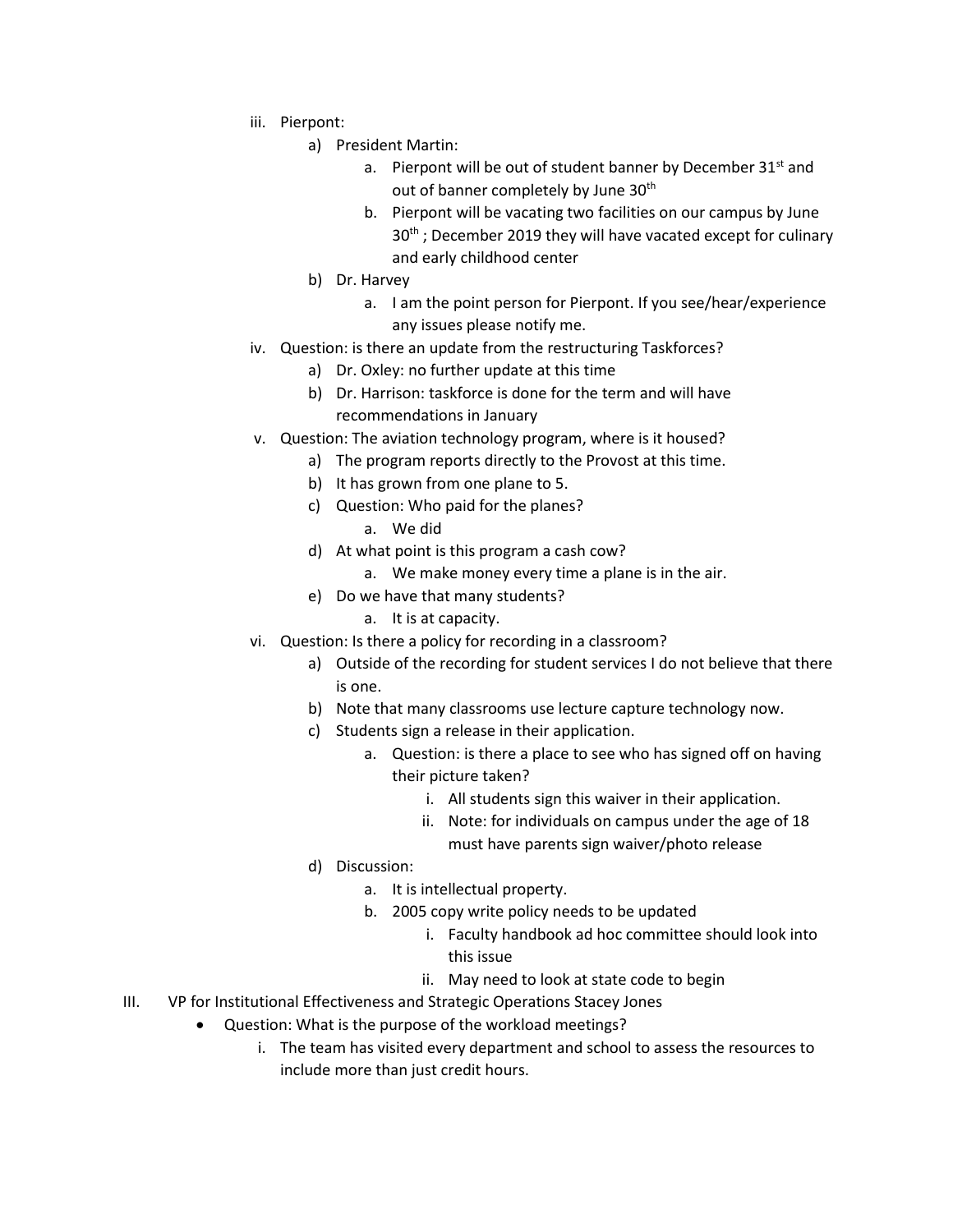- ii. This is a data point that will be used in building a model that can characterize workload/productivity
- iii. Question: A model of what?
	- a) A snapshot of faculty workload including: instructional component that shows contact hours not just credit hours, sponsor programs, and administrative activities
- iv. Question: Who do any of this?
	- a) Knowing what assets are and how they are represented
- v. Question: Once the information is gathered, how will the information be used?
	- a) This is a public institution so the model will be shared.
	- b) Do not know the future but this type of data is typically used for assessing
	- c) Should address this question with President Martin
	- d) Comment: This is an opportunity to quantify all the work faculty do that has not be documented before.
	- e) Comment: There is concern that programs and faculty will be cut due to this process
- vi. Question: Is there a reason we do the AFR in addition to this? Seems like a lot of overlap
	- a) I do not review the AFR
	- b) A lot of what goes into the AFR was said in these workload meetings
	- c) Will consider but not everyone includes details in their AFR
- IV. BOG representative, Dr. Sapp
	- Next meeting is December  $6<sup>th</sup>$  at Charles Point
	- Agenda was sent out to everyone. The agenda includes a holiday policy, textbook affordability committee
	- Should I bring up the recording lecture policy?
		- a) Comment: see in state code first since it will trump anything we do
		- b) General Council can look into this.
			- a. John O'Connor will ask General Council about recording
- V. ACF representative, Dr. Baxter
	- **•** Legislative Forum was November 28<sup>th</sup> and included 6 legislatures from Harrison, Marion, Monongalia, and Wetzel counties
	- Issues this session many include:
		- i. Guns on campus
		- ii. Funding/recalibration model for higher education
		- iii. State employees 5% raise asking for higher education to be funded enough to cover 5% raise for us as well
	- Tuesday, January 29<sup>th</sup> is Higher Education Day at the Legislature
	- PEIA Hearings are beginning
		- i. 1<sup>st</sup> is Wednesday, December 12<sup>th</sup> by phone at 6pm
		- ii. Dec. 17<sup>th</sup> at the WVU Alumni center
		- iii. Last one is Dec.  $19<sup>th</sup>$
	- Question: will Gov. Justice pass a bill allowing guns on campus?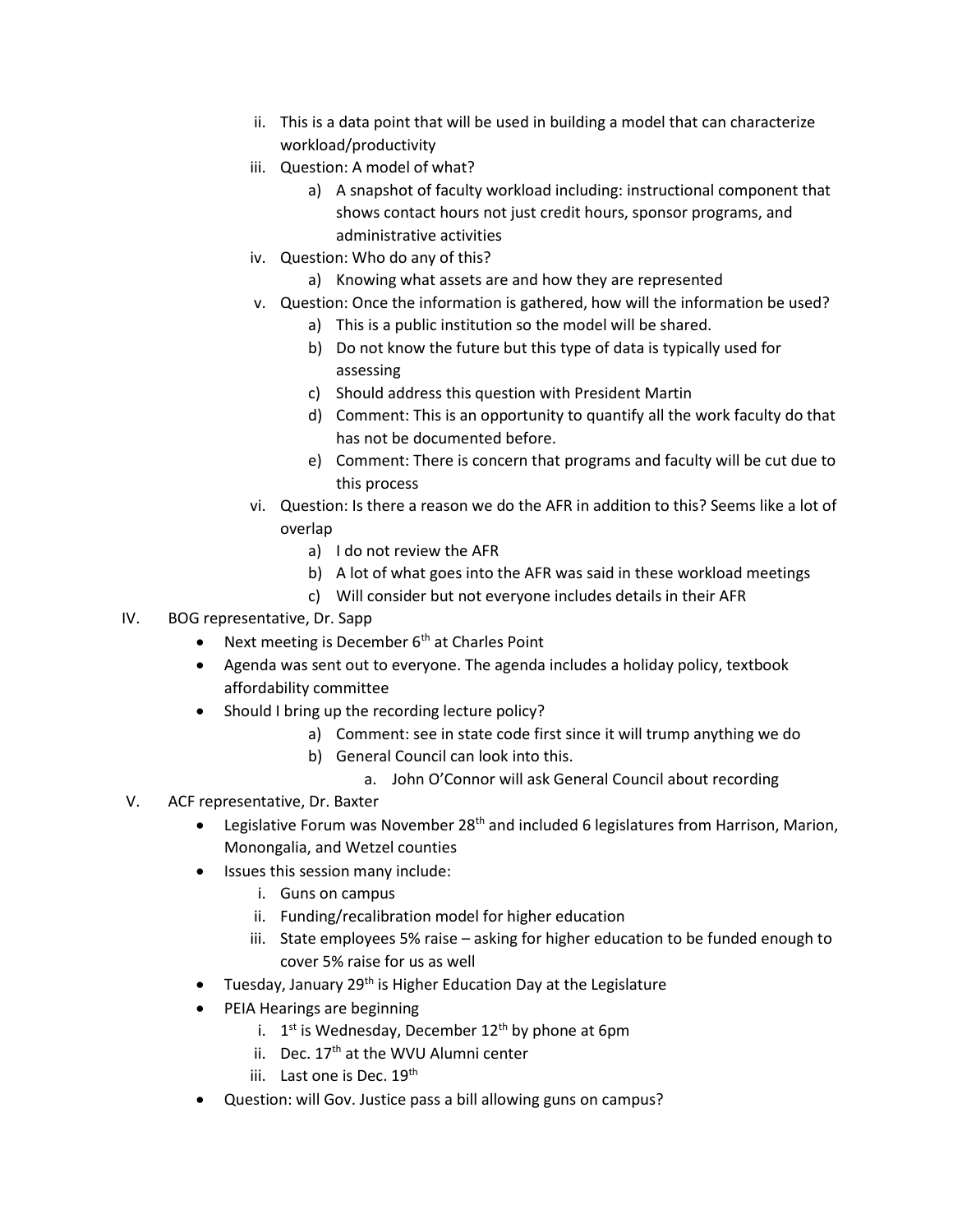- i. It seems he leans Republican on this issue
- Question: What did the visiting legislatures say about the funding model options?
	- i. Nothing negative
	- ii. Seem to support President Martin on the Blue Ribbon Commission
- VI. Student Government, Lauren Manchin
	- United Way campaign was a huge success with the biggest donations in the past 30 years; raised \$3,600 thru t shirt sales

#### Unfinished Business

- I. Faculty Handbook Committee: is not complete but currently includes:
	- J. Robert Baker Language & Literature
	- Todd Clark Faculty Senate
	- Galen Hansen Natural Sciences
	- Charley Hively Library
	- Jan Kiger Health and Human Performance
	- Michael Ransom Behavioral Sciences
	- Joe Riesen Computer Science and Mathematics
	- Eric Schruers SoFA
	- Chuck Shields Social Sciences
	- James Vassil Technology
- II. Ad Hoc Subcommittee on the Core Curriculum
	- Handout: The ad hoc Subcommittee on the Core has expressed profound misgivings about approving the SOAR component of the new program. They have pointed out that SOAR 1199 has never been reviewed by the Curriculum committee and that the 1199 designation is not a permanent one. Per their suggestion, I am kicking this question back to you for the Senate's consideration. - Dr. James Matthews
	- SOAR: there is not a curriculum proposal yet since this is the first semester the course has been offered.
	- Comment: without SOAR the students will not meet the 30 hours outside their major which is required by HLC
	- Intent of the SOAR course is to require it for all incoming freshmen so it will need to go thru curriculum
		- i. Need time to develop
		- ii. Course is not offered in the spring
	- Question: The SOAR course is not housed in a department so how will it get approved i. At this point it is being placed in education
	- Question: Would you like to run the course again before a curriculum proposal is completed?
		- i. No, the curriculum proposal can be worked on this spring
	- Question: This semester we did not pay people to teach the SOAR so it is very important as to where it is housed.
		- i. Carol Tannous has a meeting with President Martin Friday and that is one of the questions she will ask.